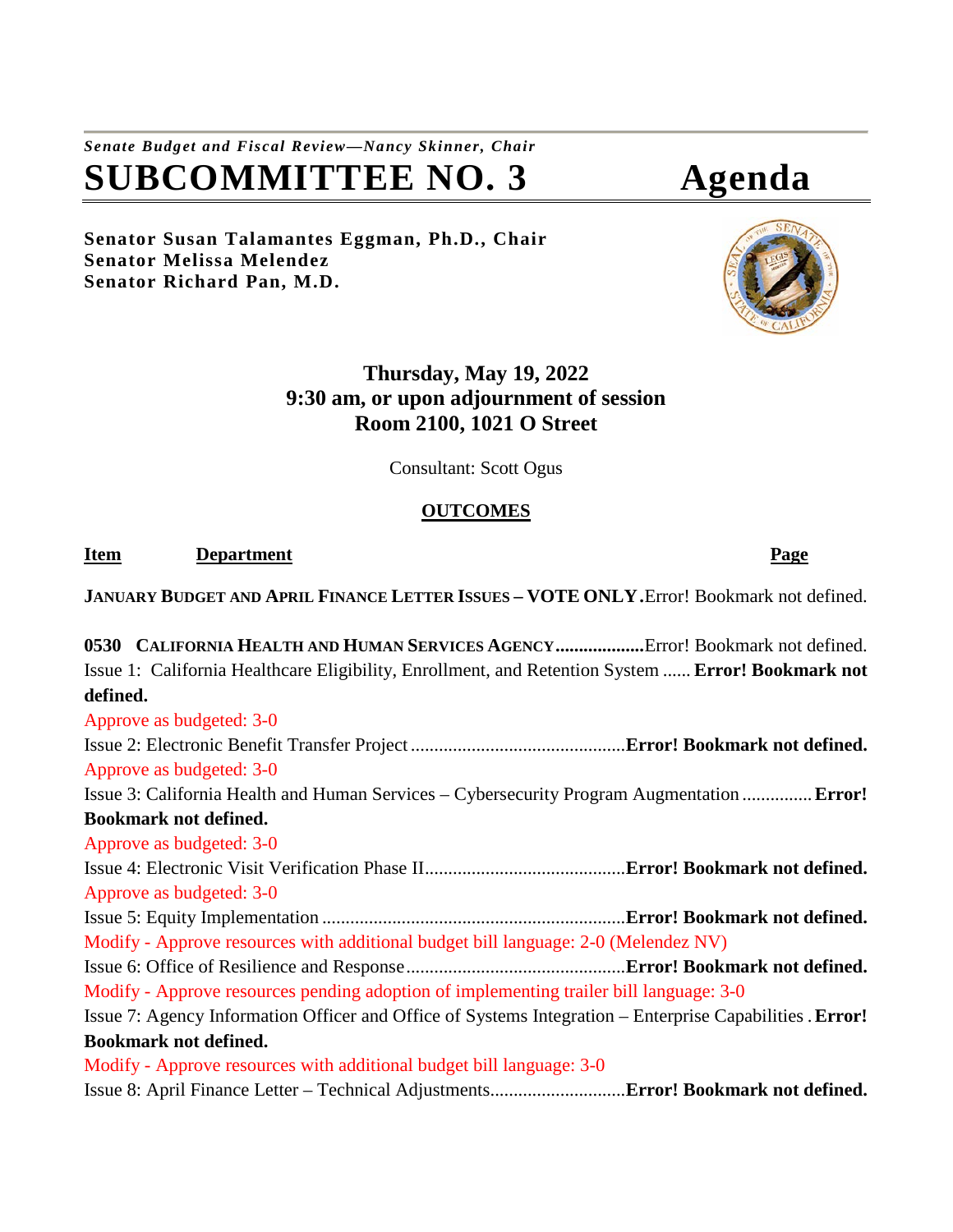Approve as budgeted: 2-0 (Melendez NV)

| Issue 9: Replacement and Upgrade of Aging Vehicle and Radio Fleet Assets  Error! Bookmark not    |
|--------------------------------------------------------------------------------------------------|
| defined.                                                                                         |
| Approve as budgeted: 3-0                                                                         |
| Issue 10: California Poison Control System Funding AugmentationError! Bookmark not defined.      |
| Approve as budgeted: 3-0                                                                         |
| Issue 11: Paramedic Disciplinary Review Board (AB 450)  Error! Bookmark not defined.             |
| Approve as budgeted: 3-0                                                                         |
| Issue 12: California Emergency Medical Services Data Resource System Funding Reappropriation     |
| <b>Error! Bookmark not defined.</b>                                                              |
| Approve as budgeted: 3-0                                                                         |
| Issue 13: Increased Resources for Information Technology Mission Efficiency Error! Bookmark not  |
| defined.                                                                                         |
| Approve as budgeted: 3-0                                                                         |
| Issue 14: Multicounty Local Emergency Medical Services Agency Funding Increase . Error! Bookmark |
| not defined.                                                                                     |
| Approve as budgeted: 3-0                                                                         |
|                                                                                                  |
| 4140 DEPARTMENT OF HEALTH CARE ACCESS AND INFORMATIONError! Bookmark not defined.                |
| Issue 15: Workforce Augmentation and Budget Alignment Error! Bookmark not defined.               |
| Approve as budgeted: 3-0                                                                         |
|                                                                                                  |
| Approve as budgeted: 2-1                                                                         |
| Issue 17: SB 395 - Excise Tax and Small/Rural Hospital Relief Error! Bookmark not defined.       |
| Approve as budgeted: 3-0                                                                         |
|                                                                                                  |
| Approve as budgeted: 2-1                                                                         |
|                                                                                                  |
| Approve as budgeted: 3-0                                                                         |
| Issue 20: Clinical and Capital Infrastructure for Reproductive Health Care  Error! Bookmark not  |
| defined.                                                                                         |
| Approve as budgeted: 2-1                                                                         |
| Issue 21: Small Rural Hospital Improvement Program Increase in Expenditure Authority Error!      |
| Bookmark not defined.                                                                            |

Approve as budgeted: 3-0

Issue 22: April Finance Letter – Technical Adjustment ............................**Error! Bookmark not defined.** Approve as budgeted: 3-0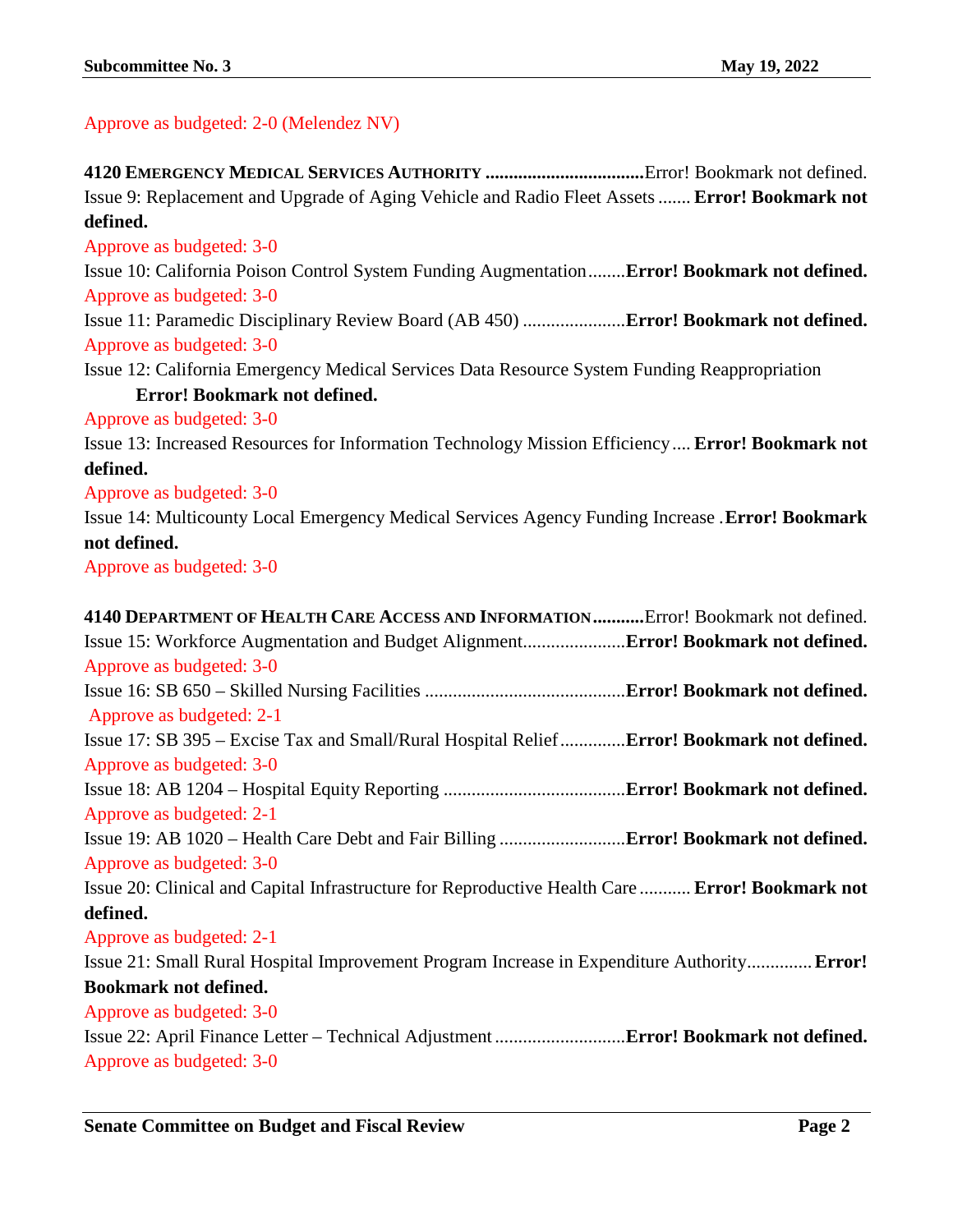| Approve as budgeted: 2-1                                                                         |  |
|--------------------------------------------------------------------------------------------------|--|
|                                                                                                  |  |
| Approve as budgeted: 3-0                                                                         |  |
|                                                                                                  |  |
| Approve as budgeted: 3-0                                                                         |  |
|                                                                                                  |  |
| Approve as budgeted: 3-0                                                                         |  |
| Issue 27: Protection of Patient Choice in Telehealth Provider Act (AB 457)  Error! Bookmark not  |  |
| defined.                                                                                         |  |
| Approve as budgeted: 3-0                                                                         |  |
| Issue 28: Health Care Coverage – Deductibles and Out-of-Pocket Expenses (SB 368) Error! Bookmark |  |
| not defined.                                                                                     |  |
| Approve as budgeted: 2-1                                                                         |  |
| Issue 29: Follow-Up Appointments for MH/SUDS Timely Access Standards (SB 221)  Error!            |  |
| <b>Bookmark not defined.</b>                                                                     |  |
| Approve as budgeted: 3-0                                                                         |  |
|                                                                                                  |  |
| Approve as budgeted: 3-0                                                                         |  |
| Issue 31: Health Care Coverage – Employer Associations (SB 255)Error! Bookmark not defined.      |  |
| Approve as budgeted: 3-0                                                                         |  |
| Issue 32: Health Care Coverage - Small Employer Groups (SB 718)  Error! Bookmark not defined.    |  |
| Approve as budgeted: 3-0                                                                         |  |
|                                                                                                  |  |
| Approve as budgeted: 3-0                                                                         |  |
| Issue 34: Health Plans and Health Insurance: Third-Party Payment (AB 290) Error! Bookmark not    |  |
| defined.                                                                                         |  |
| Approve as budgeted: 2-1                                                                         |  |

**4260 DEPARTMENT OF HEALTH CARE SERVICES ........................................**Error! Bookmark not defined. Issue 35: Further Strengthen Fiscal Functions and Outcomes...................**Error! Bookmark not defined.** Approve as budgeted: 3-0 Issue 36: Short-Term Residential Therapeutic Program Approval, Oversight, and Monitoring.......**Error! Bookmark not defined.** Approve as budgeted: 3-0 Issue 37: Behavioral Health Workload......................................................**Error! Bookmark not defined.** Approve as budgeted: 3-0 Issue 38: Oversight of Insurance Policies for Recovery or Treatment Facilities (AB 1158) ............**Error! Bookmark not defined.**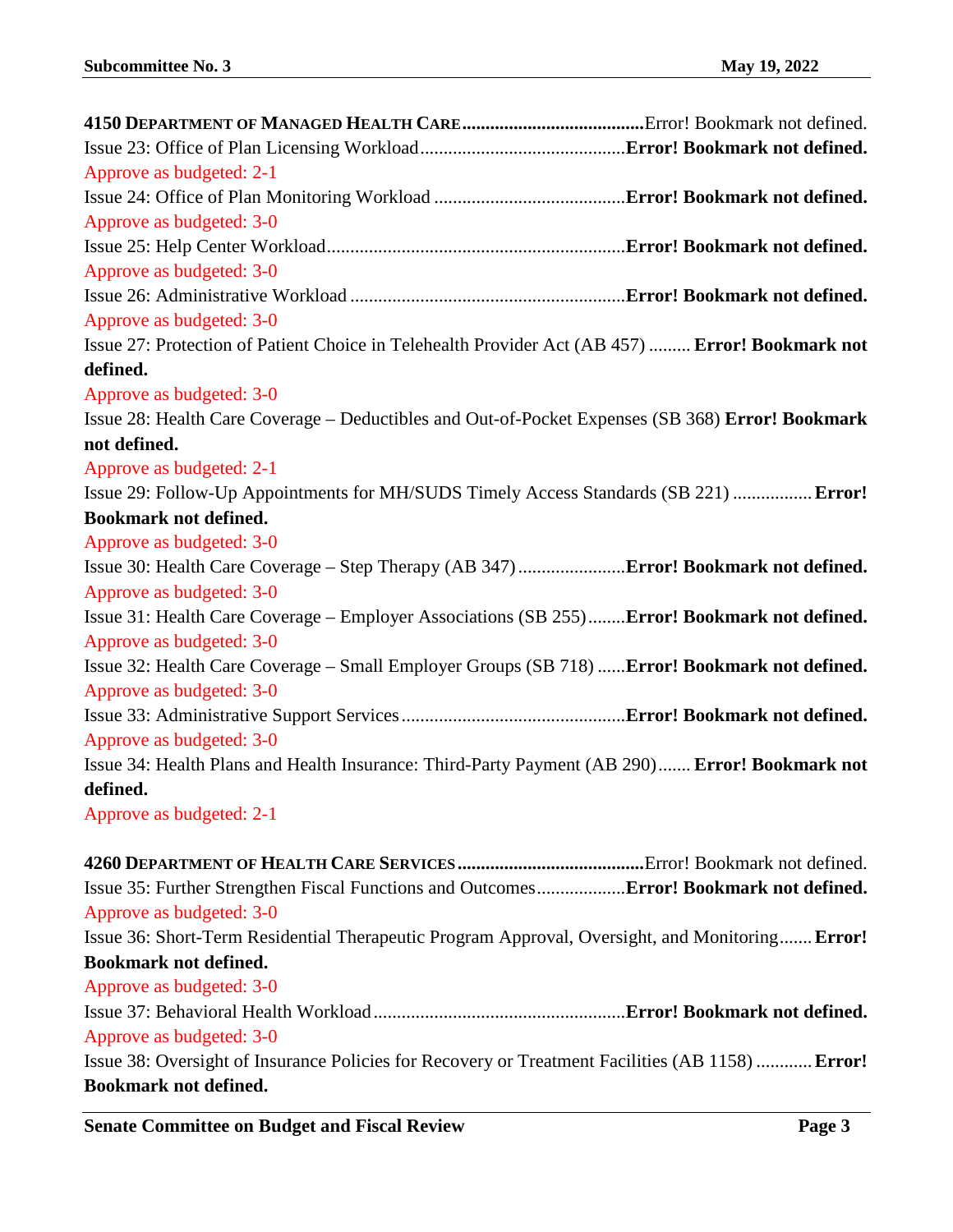| Approve as budgeted: 3-0                                                                           |  |
|----------------------------------------------------------------------------------------------------|--|
| Issue 39: Behavioral Health Timely Access to Care Oversight (SB 221). Error! Bookmark not defined. |  |
| Approve as budgeted: 3-0                                                                           |  |
| Issue 40: Medication Assisted Treatment Expansion Program Error! Bookmark not defined.             |  |
| Approve as budgeted: 3-0                                                                           |  |
|                                                                                                    |  |
| Approve as budgeted: 3-0                                                                           |  |
| Issue 42: Elimination of Premiums in the Medi-Cal Program Error! Bookmark not defined.             |  |
| Approve as budgeted: 3-0                                                                           |  |
| Issue 43: Medi-Cal Enterprise Systems Modernization–Federal Draw and Reporting Operations  Error!  |  |
| <b>Bookmark not defined.</b>                                                                       |  |
| Approve as budgeted: 3-0                                                                           |  |
|                                                                                                    |  |
| Approve as budgeted: 3-0                                                                           |  |
|                                                                                                    |  |
| Approve as budgeted: 3-0                                                                           |  |
| Issue 46: Transforming Quality Outcomes and Health Equity in Medi-Cal  Error! Bookmark not         |  |
| defined.                                                                                           |  |
| Approve as budgeted: 2-0 (Melendez NV)                                                             |  |
| Issue 47: Equity and Practice Transformation Provider PaymentsError! Bookmark not defined.         |  |
| Approve as budgeted: 3-0                                                                           |  |
| Issue 48: California Advancing and Innovating Medi-Cal (CalAIM) ImplementationError! Bookmark      |  |
| not defined.                                                                                       |  |
| Approve as budgeted: 3-0                                                                           |  |
| Issue 49: California Medi-Cal Enterprise System ModernizationError! Bookmark not defined.          |  |
| Approve as budgeted: 3-0                                                                           |  |
| Issue 50: COVID-19 Public Health Emergency - Resuming Regular Operations Error! Bookmark not       |  |
| defined.                                                                                           |  |
| Approve as budgeted: 3-0                                                                           |  |
|                                                                                                    |  |
| Approve as budgeted: 3-0                                                                           |  |
|                                                                                                    |  |
| Approve as budgeted: 3-0                                                                           |  |
| Issue 53: Managed Care Compliance and Oversight Program  Error! Bookmark not defined.              |  |
| Approve as budgeted: 3-0                                                                           |  |
|                                                                                                    |  |
| Approve as budgeted: 3-0                                                                           |  |
|                                                                                                    |  |
| Approve as budgeted: 3-0                                                                           |  |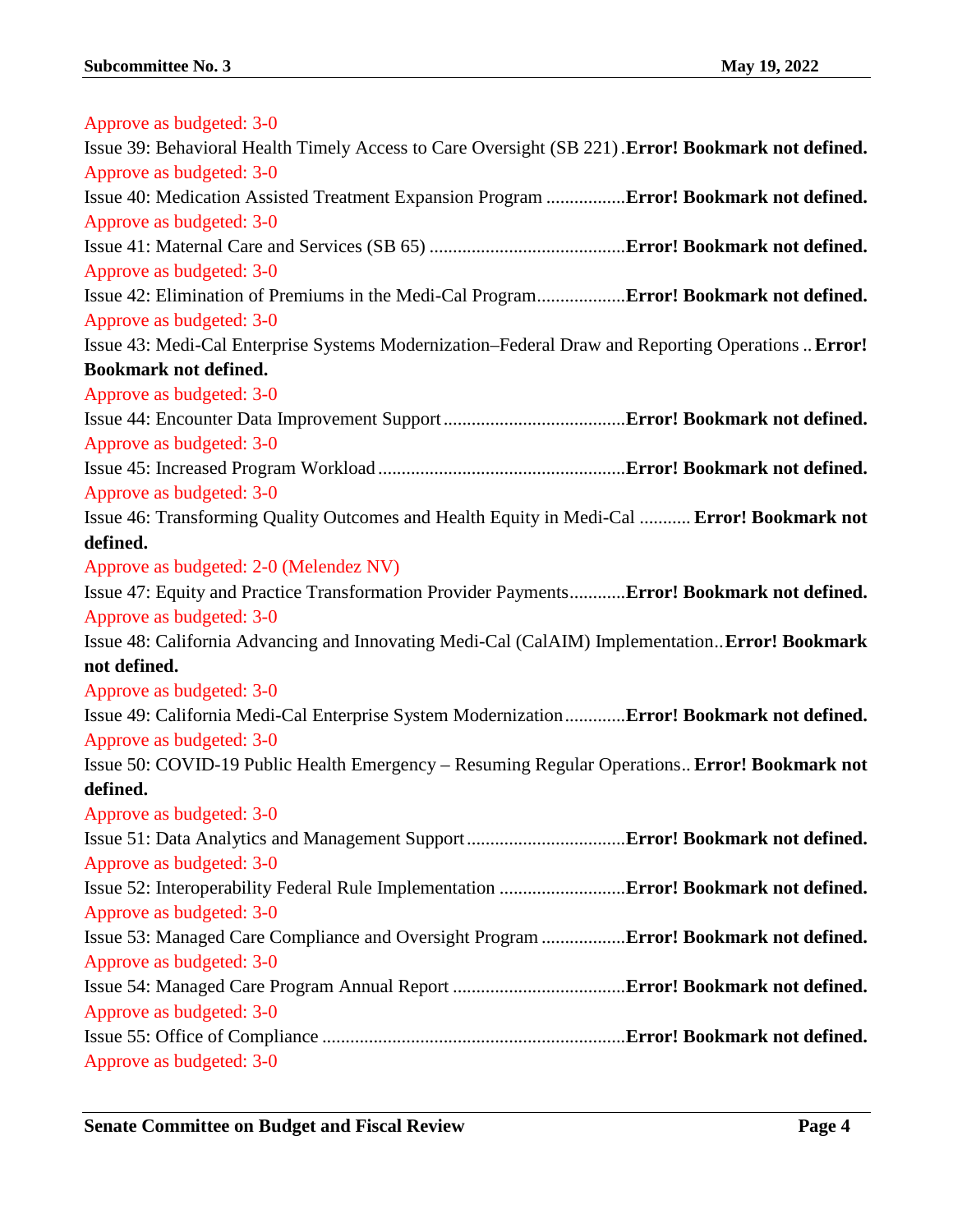| Issue 56: Opioid Settlement Fund Oversight and State-Directed Programs Error! Bookmark not           |  |
|------------------------------------------------------------------------------------------------------|--|
| defined.                                                                                             |  |
| Approve as budgeted: 3-0                                                                             |  |
|                                                                                                      |  |
| Approve as budgeted: 3-0                                                                             |  |
|                                                                                                      |  |
|                                                                                                      |  |
| Approve as budgeted: 2-0 (Melendez NV)                                                               |  |
|                                                                                                      |  |
| Approve as budgeted: 3-0                                                                             |  |
| Issue 60: COVID-19 Emergency Response and Border Response Operations Error! Bookmark not             |  |
| defined.                                                                                             |  |
| Approve as budgeted: 2-0 (Melendez NV)                                                               |  |
|                                                                                                      |  |
| Approve as budgeted: 3-0                                                                             |  |
|                                                                                                      |  |
| Approve as budgeted: 3-0                                                                             |  |
|                                                                                                      |  |
| Approve as budgeted: 3-0                                                                             |  |
| Issue 64: Priority Inland Water Contact Recreation Sites - Water Quality (AB 1066) . Error! Bookmark |  |
| not defined.                                                                                         |  |
| Approve as budgeted: 2-1                                                                             |  |
| Issue 65: Commercial Fishing Inspection - Crab Traps (SB 80) Error! Bookmark not defined.            |  |
| Approve as budgeted: 3-0                                                                             |  |
|                                                                                                      |  |
| Approve as budgeted: 3-0                                                                             |  |
|                                                                                                      |  |
| Approve as budgeted: 3-0                                                                             |  |
|                                                                                                      |  |
| Approve as budgeted: 3-0                                                                             |  |
|                                                                                                      |  |
| Approve as budgeted: 3-0                                                                             |  |
|                                                                                                      |  |
| Approve as budgeted: 3-0                                                                             |  |
| Issue 71: Homelessness – California Interagency Council on Homelessness (AB 1220) Error!             |  |
| <b>Bookmark not defined.</b>                                                                         |  |
| Approve as budgeted: 3-0                                                                             |  |
|                                                                                                      |  |
| Approve as budgeted: 2-1                                                                             |  |

**Senate Committee on Budget and Fiscal Review Page 5**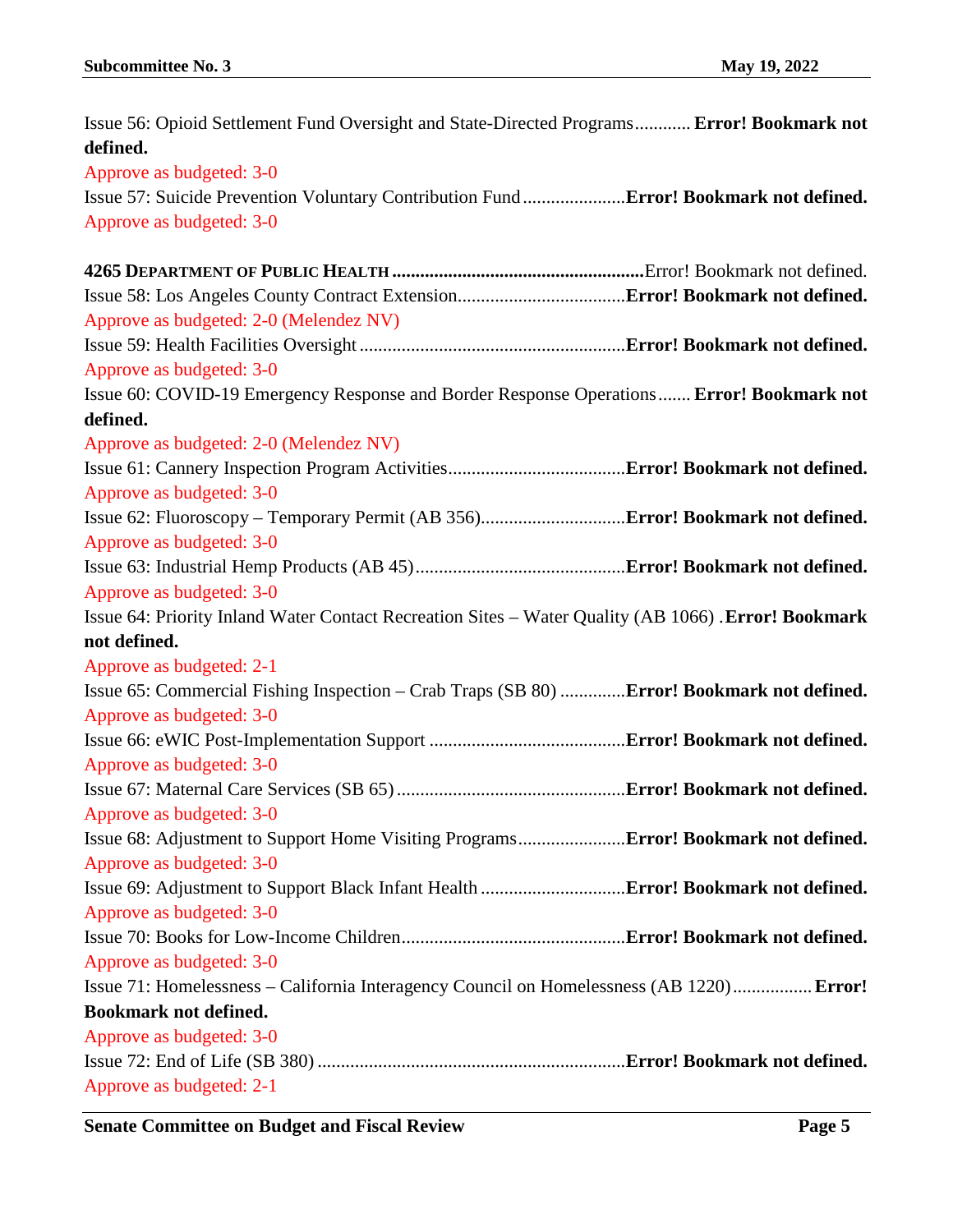| Issue 73: Sexual Orientation and Gender Identity Data Collection Pilot Project (AB 1094) Error!        |
|--------------------------------------------------------------------------------------------------------|
| <b>Bookmark not defined.</b>                                                                           |
| Approve as budgeted: 3-0                                                                               |
|                                                                                                        |
| Approve as budgeted: 3-0                                                                               |
|                                                                                                        |
| Approve as budgeted: 3-0                                                                               |
|                                                                                                        |
| Approve as budgeted: 3-0                                                                               |
| Issue 77: Sexually Transmitted Disease - Testing (SB 306) Error! Bookmark not defined.                 |
| Approve as budgeted: 2-0 (Melendez NV)                                                                 |
| Issue 78: Public Health Electronic Licensing Program for Tissue Banks and Biologics Facilities  Error! |
| <b>Bookmark not defined.</b>                                                                           |
| Approve as budgeted: 3-0                                                                               |
|                                                                                                        |
| Approve as budgeted: 3-0                                                                               |
|                                                                                                        |
| Issue 80: Atascadero - Sewer and Wastewater Treatment PlantError! Bookmark not defined.                |
| Approve as budgeted: 3-0                                                                               |
| Issue 81: Metropolitan - Central Utility Plant Replacement  Error! Bookmark not defined.               |
| Approve as budgeted: 3-0                                                                               |
| Issue 82: Metropolitan – Fire Water Line Connection to Water Supply  Error! Bookmark not defined.      |
| Approve as budgeted: 3-0                                                                               |
|                                                                                                        |
| Approve as budgeted: 3-0                                                                               |
| Issue 84: Data Governance and De-identification ComplianceError! Bookmark not defined.                 |
| Approve as budgeted: 3-0                                                                               |
| Issue 85: DSH-Napa Camille Creek Implementation, Monitoring, Adaptive Management Plan Error!           |
| Bookmark not defined.                                                                                  |
| Approve as budgeted: 3-0                                                                               |
| Issue 86: Electronic Health Records Phase 3 - Wireless Network Upgrades  Error! Bookmark not           |
| defined.                                                                                               |
| Approve as budgeted: 3-0                                                                               |
| Issue 87: Increasing Regulations Resources to Improve Operations and Mitigate Risk Error! Bookmark     |
| not defined.                                                                                           |
| Approve as budgeted: 3-0                                                                               |
|                                                                                                        |
| Approve as budgeted: 3-0                                                                               |